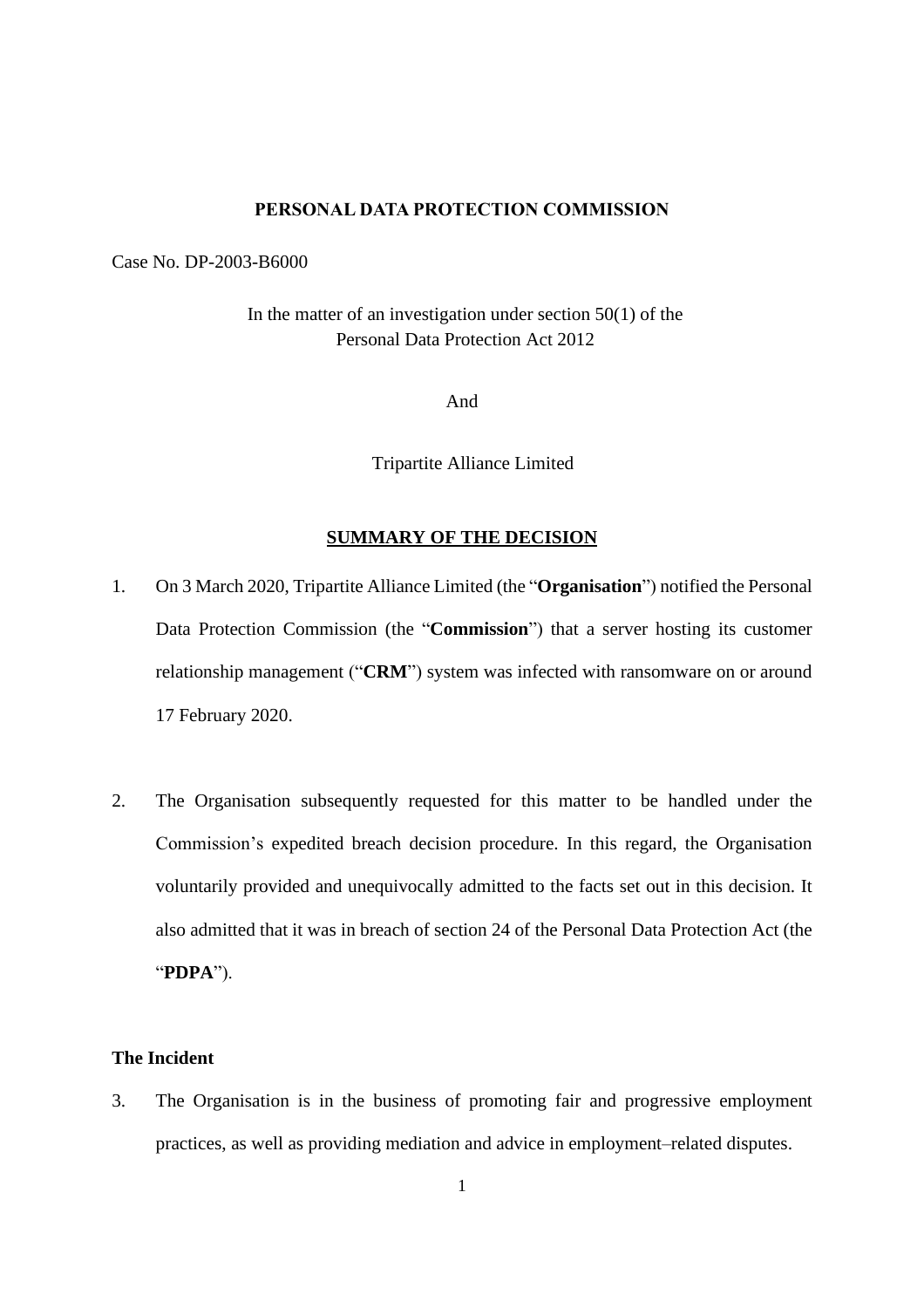- 4. The CRM system is a Software-as-a-Service ("**SaaS**") solution provided by a software service provider engaged by the Organisation (the "**Vendor**"). The Organisation uses the CRM system to handle employment-related enquiries, feedback and complaints.
- 5. At the time of the incident, the CRM system contained approximately 12,000 individuals' and 8,000 companies' data (including information of the companies' representatives). The types of data affected for each individual varied, but may include an individual's name, identification number, contact number, email address, age, race, marital status, salary and compensation amount (if applicable).
- 6. On 17 February 2020, the CRM system was unavailable to users. The Vendor managed to restore the CRM system from a back-up copy within the next three hours.
- 7. Upon investigations, the Organisation determined that the CRM system suffered a ransomware attack. In particular, security logs obtained from the Vendor showed that hacking attempts were made on the database server between 7 and 14 February 2020.
- 8. The Organisation claimed that it had, since June 2019, expanded the scope of the IT services procured from the Vendor to include security monitoring services for the CRM system, such as the blocking of cyber-attacks based on alerts. However, there was inadequate process put in place to ensure that the Vendor proactively monitor the alerts and take actions to block malicious activities in a timely manner. Nevertheless, the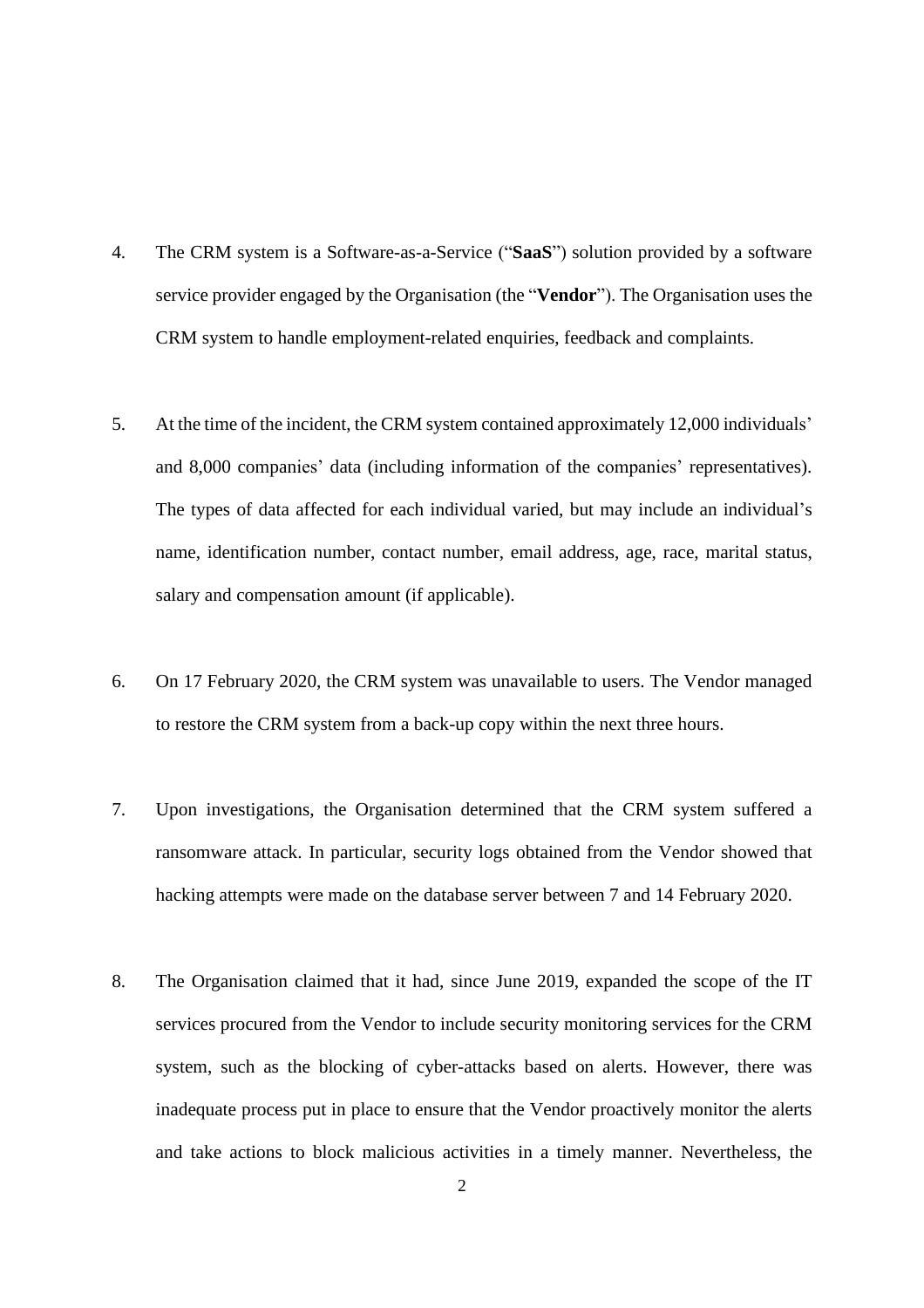Organisation accepts that it had the responsibility to ensure that the Vendor had the same understanding on its duty of care under the monitoring services contract and to oversee and supervise the work of the Vendor through clear instructions on regular reporting and updates by the Vendor.

- 9. Following the incident, the Organisation started close monitoring of the Vendor's IT services support on a weekly basis to ensure timely update of patches and follow-ups on security alerts received. The Organisation also undertook an organisation-wide review to strengthen its management of all its third-party IT service providers, such as requesting these service providers to conduct cybersecurity audits, vulnerability assessment and penetration testing for the Organisation's existing IT systems. The Organisation also informed the Commission that it will be migrating to a new CRM system and is currently working to terminate the existing CRM system.
- 10. The Organisation informed the Commission that the database in the CRM system was not protected by encryption at the time of the incident, which made the database vulnerable for exposure. However, there was no evidence that the hacker had exfiltrated the database.

#### **The Organisation's Admission and the Commission's Decision**

11. The Organisation admitted that it had breached the Protection Obligation under section 24 of the PDPA in failing to ensure that the Vendor had duly discharged its contractual data protection obligations. In particular, the Organisation admitted that it had not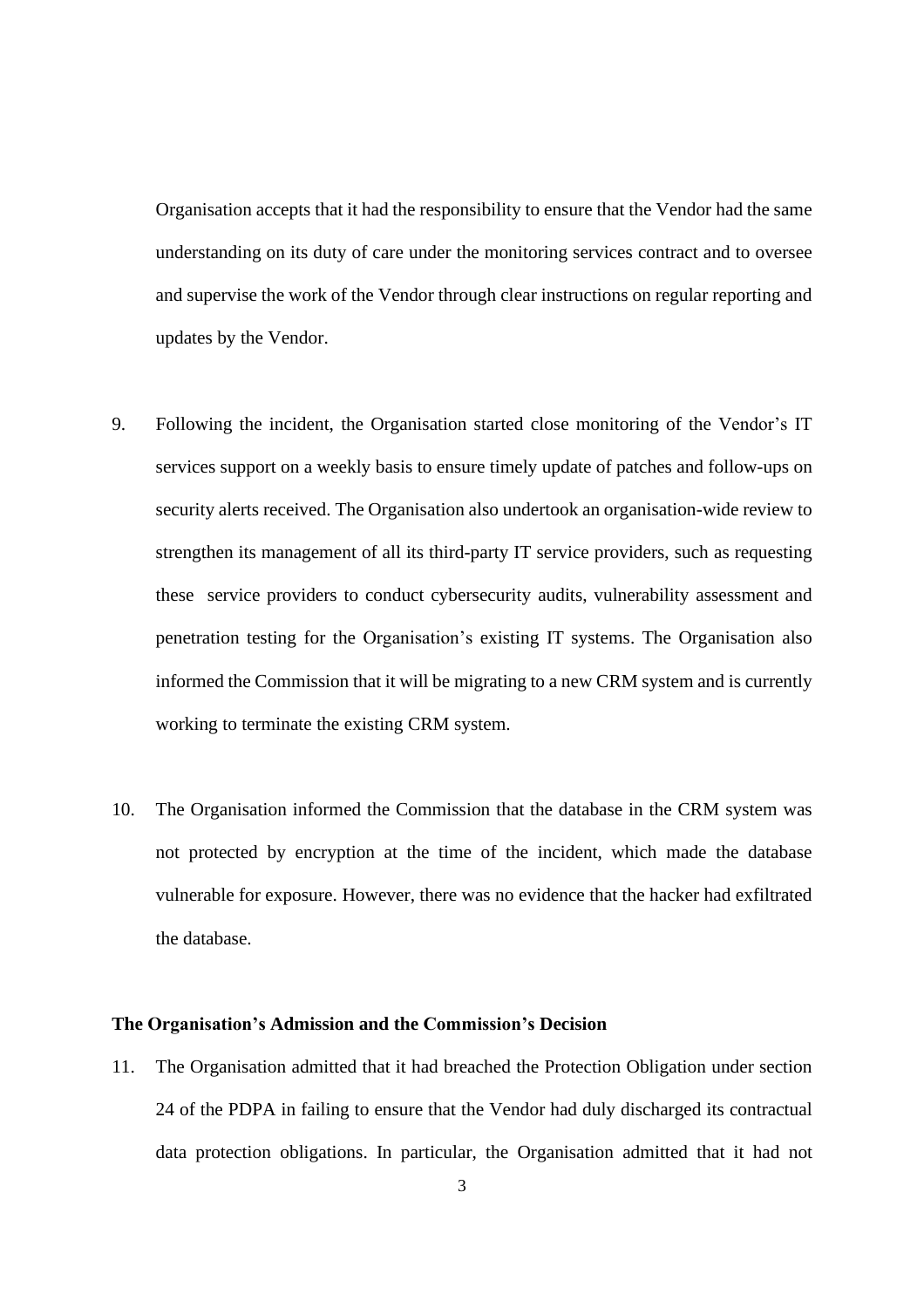monitored the Vendor's performance to ensure that the Vendor met the required information security standards.

- 12. As stated in previous decisions by the Commission<sup>1</sup>, organisations have to give proper instructions and exercise reasonable oversight over their vendors to ensure that their outsourced providers are indeed delivering the services contracted. Without reasonable oversight, the risk from any failure will fall on the organisation. In the circumstances, the Commissioner found that the Organisation was in breach of the Protection Obligation under section 24 of the PDPA.
- 13. As for the Vendor, it was a SaaS provider who provided the CRM system, including maintenance support, and security monitoring services. These services did not entail the processing of personal data. As such, the Vendor was not a "data intermediary" of the Organisation. Accordingly, the Vendor was not responsible for the protection of the individuals' personal data under the PDPA in respect of the incident.
- 14. In determining the directions to be imposed on the Organisation for the breach, the Commissioner took into account the following factors:

<sup>1</sup> See for example, *Re Smiling Orchid (S) Pte Ltd and Ors* [2016] SGPDPC 19, *Re Royal Caribbean Cruises (Asia) Pte Ltd* [2020] SGPDPC 5*,* and *Re SCAL Academy Pte. Ltd.* [2020] SGPDPC 2.